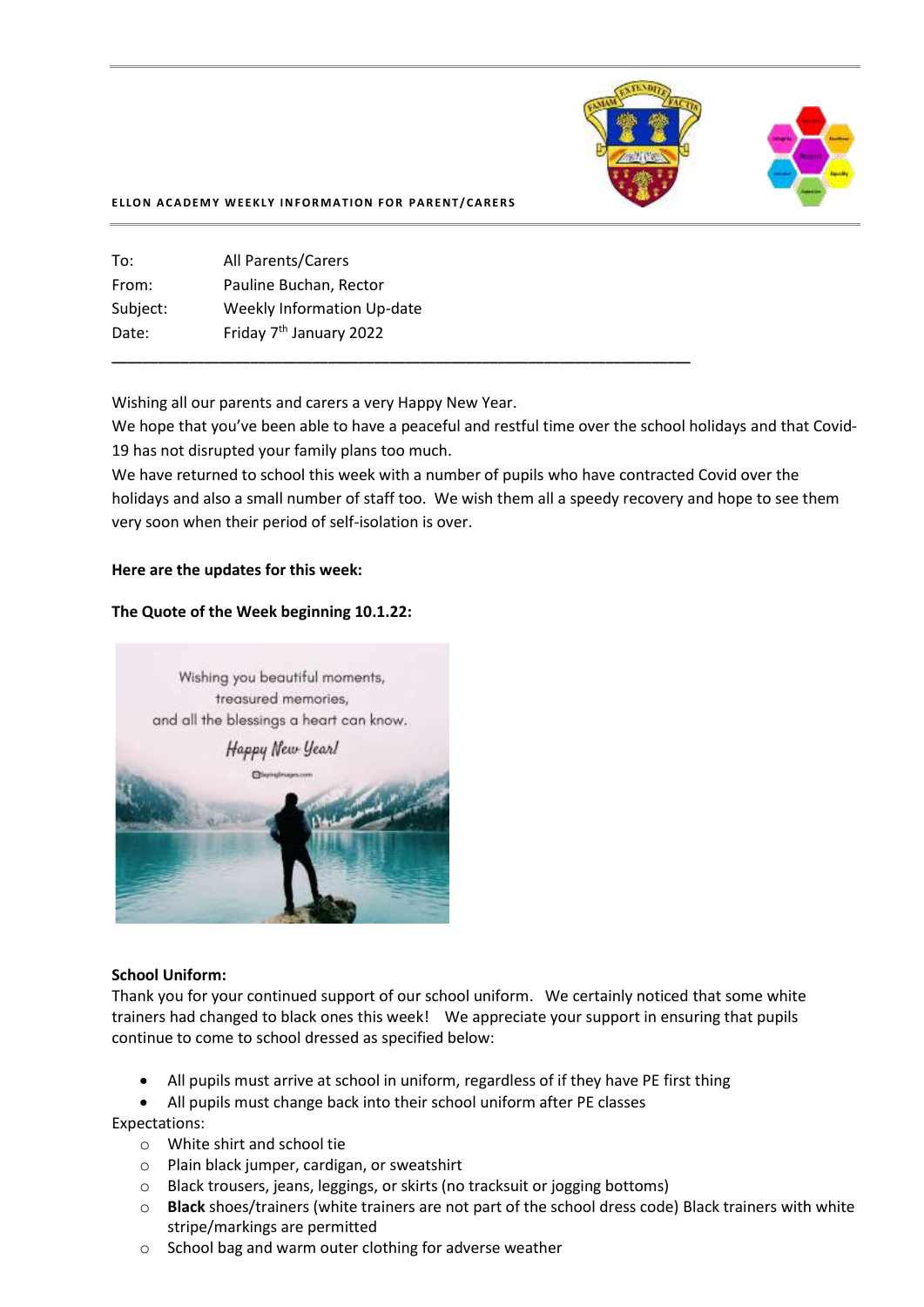## **Covid Up-dates:**

More new guidance for Scottish Schools was sent to schools yesterday, and we are to continue with current mitigations already in place in school.

We will be more stringent in our pupil bubbles at social times so here is a reminder of where pupils should be at break or lunchtimes when in school:

- S1 Canteen
- S2/3 Sunken Social Area
- S4 Canteen and The Street
- S5 S5 Social Area
- S6 S6 Social Area

## **Close contacts aged under 18 years and 4 months**

Close contacts aged under 18 years and 4 months can take daily LFD tests instead of self-isolating. The daily LFD tests should be taken for 7 days in a row until the end of your self-isolation period.

If any of your LFD tests are positive, you should self-isolate for 7 days from the date of your positive test result. You do not need to book a follow-up PCR test to confirm your positive LFD result.

## **'Low risk' contacts aged under 18 years and 4 months**

You may receive a letter from your child's school to tell you that you or your child is a 'low risk' contact. Letters are usually sent by schools or nurseries to children/young people who have shared a classroom with someone who has tested positive. Low risk contacts do not need to self-isolate, book a PCR test or take daily LFD tests. They should follow the advice in the notification to take extra precautions, including regular LFD testing.

More information on Self-Isolation (Frequently Asked Questions) has been posted on our school website. To access, please click on the link below:

## <https://ellonacademy.aberdeenshire.sch.uk/parent-zone/>

### **COVID-19 Lateral Flow Device Testing at Home:**

Up-dated information was sent home to parents/carers last term with clarification about home LFD testing and pupils can continue to pick up test kits from the school.

This information has also been up-loaded to the school website. Click on the link below to view:

## <https://ellonacademy.aberdeenshire.sch.uk/covid-19-information/>

Thank you for all you do to help keep our school safe for everyone. A vitally important part of this is regular testing at home using Lateral Flow Device (LFD) tests. For that reason, I am asking you to encourage or support your child this winter to:

- **Test regularly (twice a week) at home (not in school); and**
- **Report all results, whether positive negative or void, at [www.covidtest.scot](http://www.covidtest.scot/) or by calling 119.**

### **Why does testing and reporting results matter?**

- Regular, twice-weekly testing at home can identify people at an early stage who have Covid with no symptoms. By asking them to self-isolate, we can reduce the risk of the virus being passed on and avoid more of our young people and staff missing school over the winter period.
- Reporting positives means your family will receive the advice and support you need. Reporting negative and void results helps public health experts to understand the full picture of COVID in our area, and to plan to protect communities and keep schools safe and open.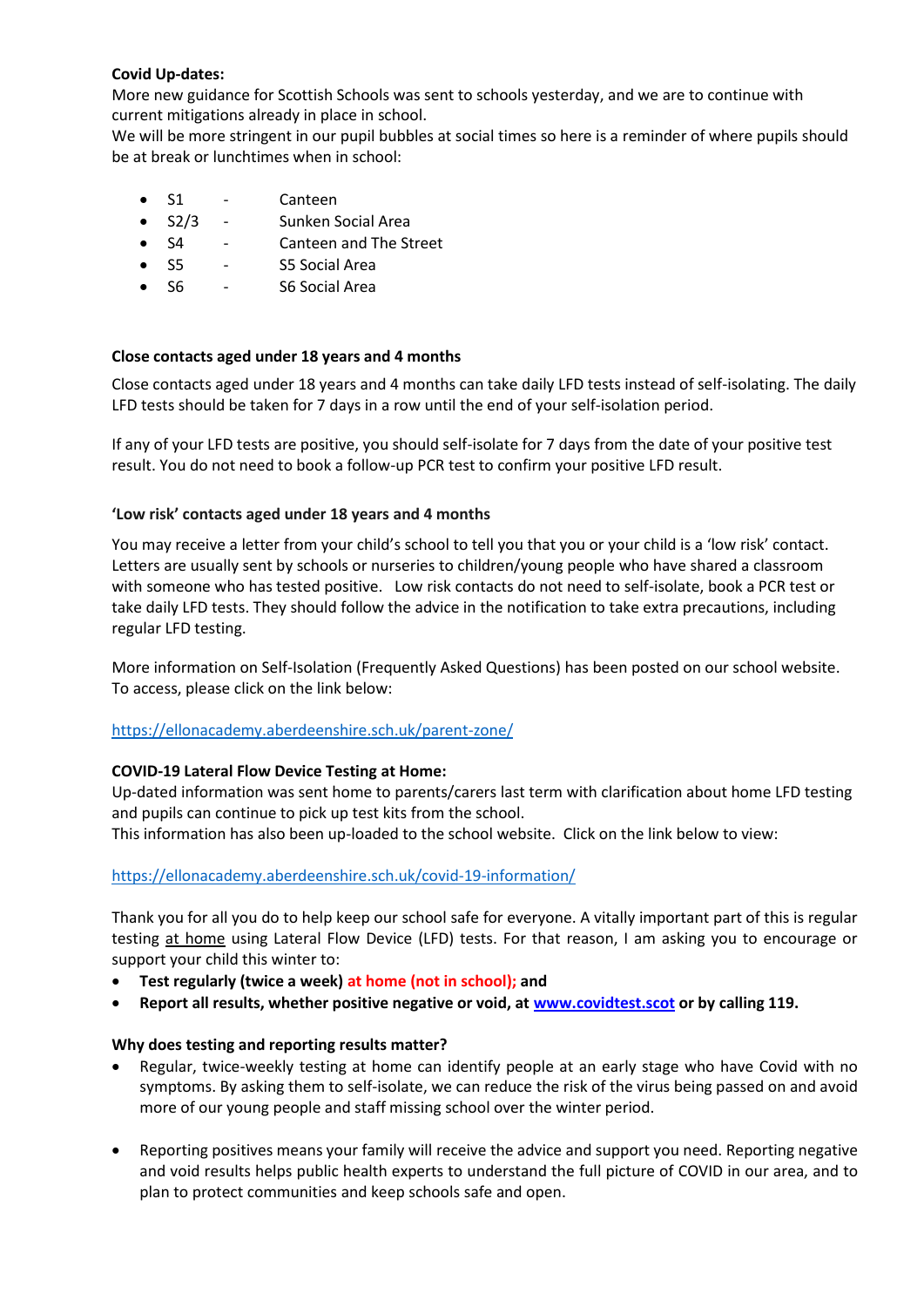## **What else do I need to know?**

- The online portal for reporting results has been improved following feedback you can now register family accounts that save key information for all your family members, so it only takes a few minutes to report results using your phone.
- All our school pupils can access LFD test kits free of charge from our school.
- LFD tests are very good at identifying people who don't have symptoms but who have a "high viral load". Those are the people who are most infectious and likely to pass the virus onto others. All LFD tests supplied by schools have passed rigorous safety tests.

There are no plans to instigate testing in school, only at home.

Thank you for taking the time to read this, and for contributing to the shared effort to test, report and keep our school community safe during the winter period.

Further information for parents/carers is at: [www.parentclub.scot/articles/covid-19-testing-staff-and](http://www.parentclub.scot/articles/covid-19-testing-staff-and-pupils)[pupils,](http://www.parentclub.scot/articles/covid-19-testing-staff-and-pupils) and more general information on LFD testing can be found a[t www.nhsinform.scot.](http://www.nhsinform.scot/) Frequently Asked Questions for young people, designed in partnership with Young Scot, can be found here: <https://young.scot/get-informed/national/coronavirus-covid-19-testing-for-young-people-at-school>

# **S4/5/6 Mathematics Timetabling**

As part of our Family Learning & Parental Involvement ethos at Ellon Academy, we feel that it is of utmost importance to communicate and keep in contact with parents and carers to ensure that we are partners in learning for all our young people.

As you may be aware, it has been very difficult to recruit Mathematics teachers across Aberdeenshire currently and we have continued to advertise our vacant post. We also have a new vacancy in the Maths Faculty due to the retirement of Mr Forsyth this Christmas. Mr Gatehouse and the Maths staff have been working hard to cover the internal vacancies to best support our learners, so we will be amalgamating some S4/5/6 classes when pupils return in January 2022 to ensure a better and more consistent learning and teaching experience. This change will also ensure that all pupils will be taught by a Mathematics teacher, as well as being able to receive support and feedback on their learning.

To further support pupils at this crucial time, the Mathematics Faculty will be employing a range of strategies, including:

- Continued use of Google Classroom, including the posting of faculty-created videos and lessons and links to useful sites/resources
- Utilising flipped learning strategies where appropriate
- Team-teaching where possible
- Offering an increased range of weekly faculty drop-in sessions

We would like to assure you that we are continuing to do our utmost to address the staffing situation as soon as possible. We have currently secured a Maths specialist supply teacher which is helping the situation in the short term, and we continue to advertise to fill our vacancy.

If you have any questions or would like further information, please do not hesitate to get in touch.

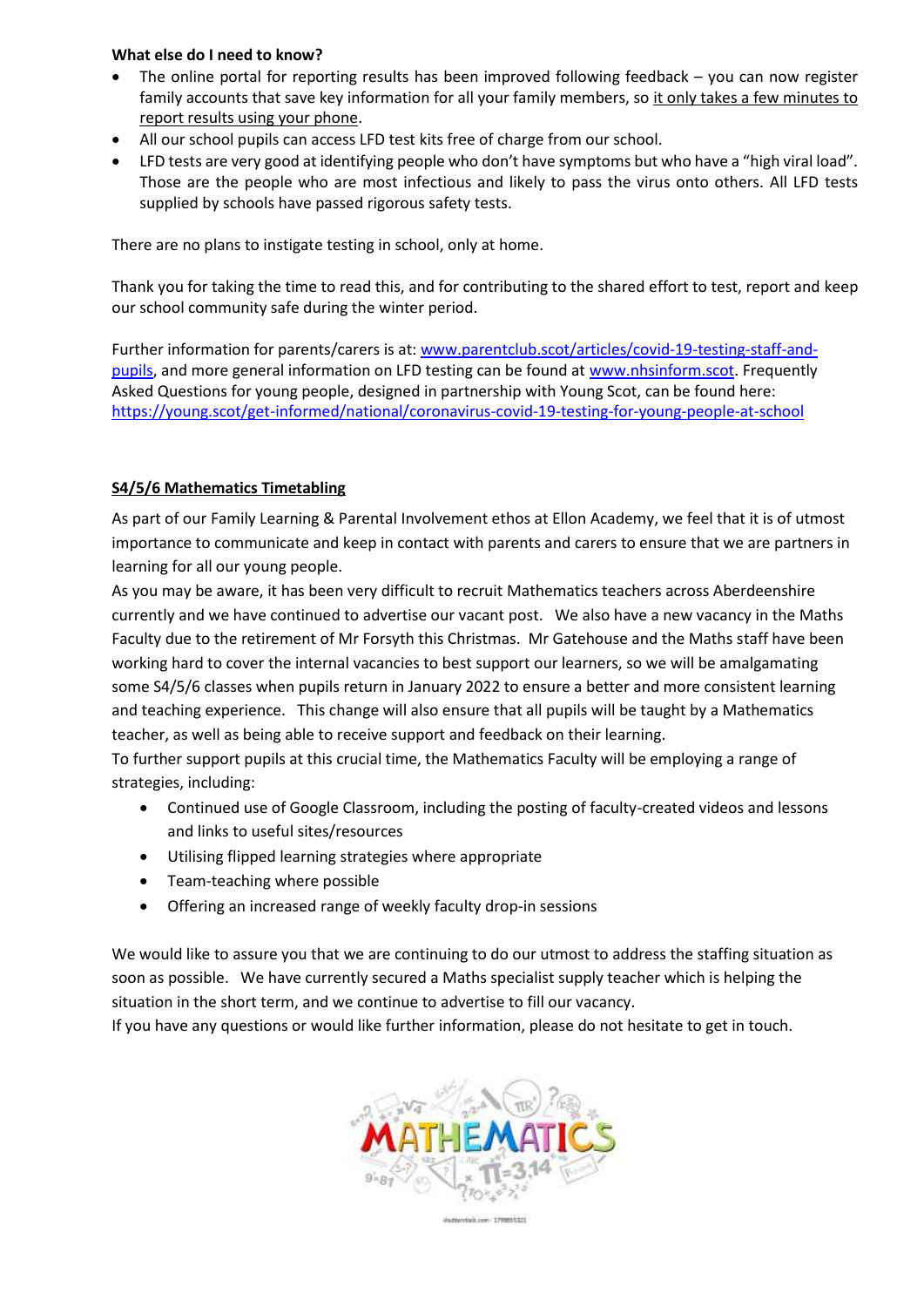## **January Senior Phase Assessment Block:**

As you will be aware, our January Senior Phase Assessment Block starts on Monday 10<sup>th</sup> January 2022. Senior phase learners have been preparing for these assessments in class during last term and these assessments will support us in ascertaining learners' progress so far in their chosen courses. At Ellon Academy we view the Assessment Block as an opportunity to generate evidence of learners' progress to date and teaching staff will go over the assessments with their classes and provide marks and next steps for pupils via Learner Conversations. The SQA are still planning for a full exam diet and as in any 'normal' year, they ask schools to submit estimate grades in February, and the assessment block will support this process too.

## Assessment Block Covid Contingency:

We are aware that some pupils may still be self-isolating or might be unwell during the assessment block so here is our contingency plan for any missed assessments:

- Plan A Teachers will arrange for the assessment to be taken after the learner returns to school following their period of self-isolation
- Plan B We can use specific times in the week e.g., Wednesday afternoons to 'mop up' larger numbers of learners who may have missed assessments due to absence/illness/self-isolation
- Plan C We do not anticipate that this will be required, but if so, we can use the best pieces of learners' work for evidence to ascertain at predicted grade

This is the letter sent by Ms Booth last term:

### *Dear Parents/Carers*

### *SQA Examinations & January Assessment Block 2022*

*Currently the Scottish Qualifications Authority (SQA) is planning for a full examination diet, which will run from Tuesday 26 April – Wednesday 1 June 2022. This means a pupil's final grade will be determined by how well they perform in the final exam plus any SQA course assessment that contributes towards their final grade (e.g., assignments, projects, performance, etc.) Course assessment is usually marked by the SQA.* 

*This means the grades teachers would expect their pupils to get (provisional results) will not determine their results this session. Due to the Covid-19 global pandemic and schools shutting during Lockdown, a new system of awarding grades to pupils had to be introduced for sessions 2019-2020 and 2020-2021 as exams could not take place. This was called the Alternative Certification Model (ACM). This model was based on teacher judgements and predictions.* 

*However, as session 2021-2020 is being treated as a 'normal' year by the SQA, teachers will submit estimates to the SQA as in previous years, pre-pandemic. The estimates submitted by teachers to the SQA will be used to: help to prioritise learners' scripts for re-consideration during the finalisation stage of awarding procedures; check that awarding outcomes are as fair as possible to learners; support the interpretation of evidence for Exceptional Circumstances Consideration requests. They will not be used as provisional results by the SQA unless exams are cancelled.*

#### *According to the SQA an estimate is:*

*"… a judgement of a final grade and band for a graded National Course across all assessment components. It is based on a holistic review of a learner's performance as indicated by assessment evidence that is generated at the centre. It is important that each estimate is a realistic, evidence-based prediction of a learner's final attainment in the course assessment."*

*'Assessment evidence' is made up of assessments that learners have done throughout the year that best shows their skills, knowledge and understanding of the course.* 

#### *SQA Mitigations and Contingencies*

*The SQA has made changes to course assessments because of the disruption caused by the pandemic. For example, in some subjects, elements of coursework have been removed or the exam has been reduced. In other subjects the SQA has removed some parts of the course. This means that learners should do less assessment than in previous years prior to the pandemic, so that there is more time for learning and teaching.* 

*The SQA is also looking at what it can do in case the levels of disruption increase even more than what we already have. If this were to happen, the SQA may be able to provide additional support to help learners' revision and help to reduce stress in the run up the exams.*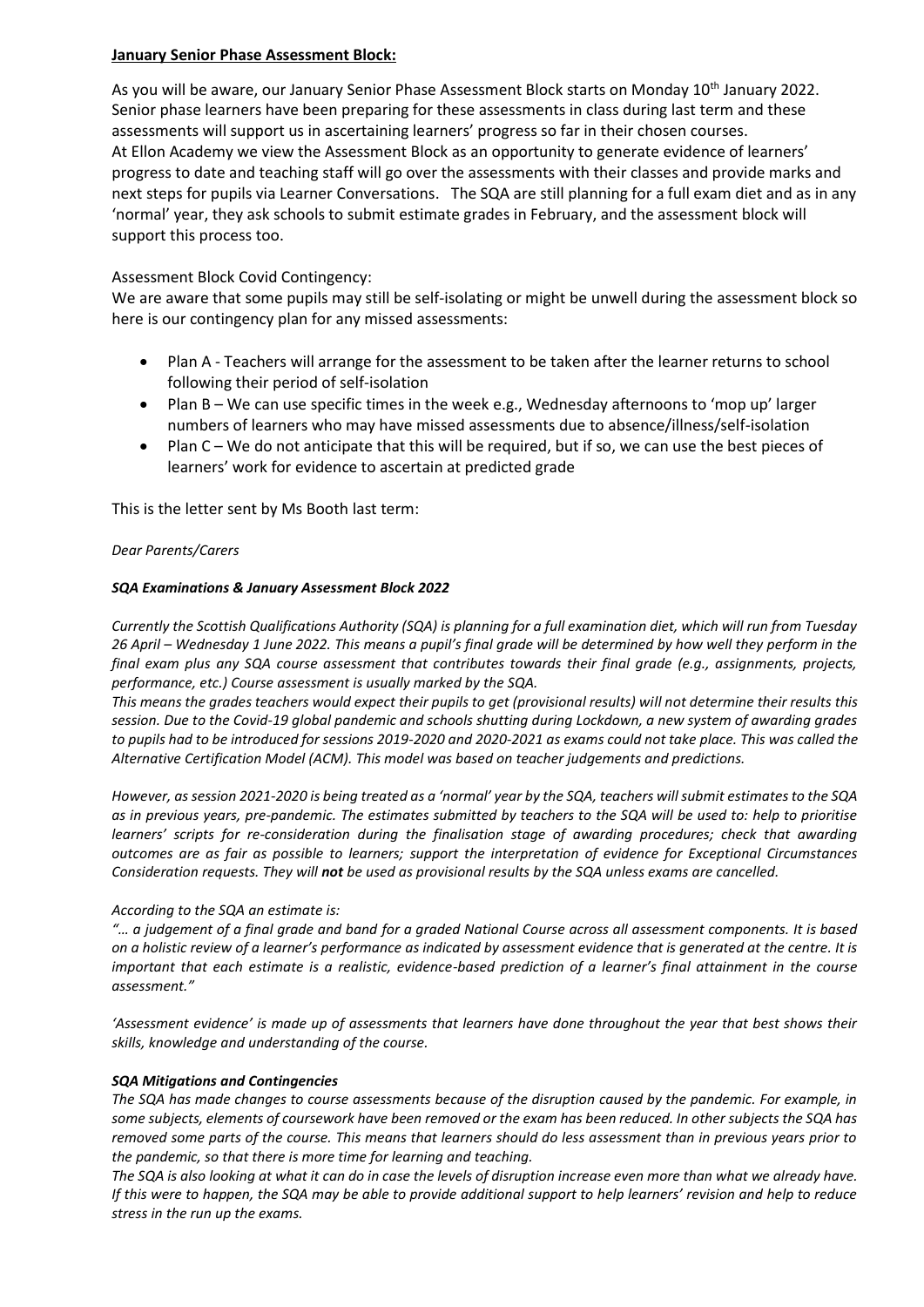*The Scottish Government will continue to monitor public health risks and if the COVID-19 pandemic gets worse to the*  point where large physical gatherings are restricted at the time of the exams in April and May, the SQA exam diet will *be cancelled. If this happens, the focus for schools will continue to be learning and teaching, with assessment to support that process.*

*If this does happen, for session 2021–22, teachers will use learners' assessment evidence to decide provisional results. This means that teachers will base learners' predicted grades on assessments that have taken place during the session, such as prelims, practical activities, performances, and class tests.*

#### *January Assessment Block*

*With learning and teaching of courses well in progress, with assessment supporting this process, learners will be demonstrating evidence of how well they can apply their skills, knowledge and understanding of their courses so far. Usually, prelims in January provide a key checkpoint to assess progress under exam-style conditions. Due to continued public health restrictions due to Covid-19, we are still unable to run a traditional style prelim diet. Instead, we have planned a timetable of classroom-based assessments, which accompany this letter.*

*The timetable, which runs from Monday 10 January – Thursday 27 January, aims to manage pupil workload by timetabling one assessment per day, and on occasion, two at most. Assessments have been timetabled in a double period for each subject (although the full 100 minutes may not be required) and will take place in your child's normal classrooms unless informed otherwise.*

*Depending on each subject's requirements, there may be none, one or two double periods timetabled during the January Assessment Block. Your child's teacher will go over the arrangements for each assessment, so pupils are clear on what to expect and when. This information will also be shared on Google Classroom.*

*Your child will attend their normal classes throughout the assessment block. Teachers may deliver revision in the classes running up to an assessment, if appropriate, or they may continue to teach the curriculum.* 

*If your child requires Additional Assessment (AA) arrangements for an identified learning need, they may sit their assessment in a different classroom, for example, to access IT, or have different finishing times if they qualify for Extra Time. AA arrangements will be communicated separately to individuals.*

*Ellon Academy recognises the importance of parents as partners in supporting their child to achieve their potential. Please discuss the contents of this letter with your child and encourage them to speak to their teachers should they require further advice or support regarding their forthcoming assessments.*

*King regards*

*Ms T Booth, Depute Rector (SQA)*

A PDF file of all Supported Study sessions/classes that are being offered to senior phase pupils (S4-S6) at Ellon Academy can now be viewed on the school website (in both Parent and Pupil Zones – see links below).

[https://ellonacademy.aberdeenshire.sch.uk/parent-zone/](https://ellonacademy.aberdeenshire.sch.uk/parent-zone/?fbclid=IwAR09MibF8CGXvUA8S-agkl_1bv2CtT2AkO0BgFg7C6Y7ApVSoqKIEDXLPMU)

[https://ellonacademy.aberdeenshire.sch.uk/pupils/](https://ellonacademy.aberdeenshire.sch.uk/pupils/?fbclid=IwAR33zbjsFvGOe_D911u_34_DovwM5iSuUr6W6pb4g8VJDqht4cYiNftO7Bo)